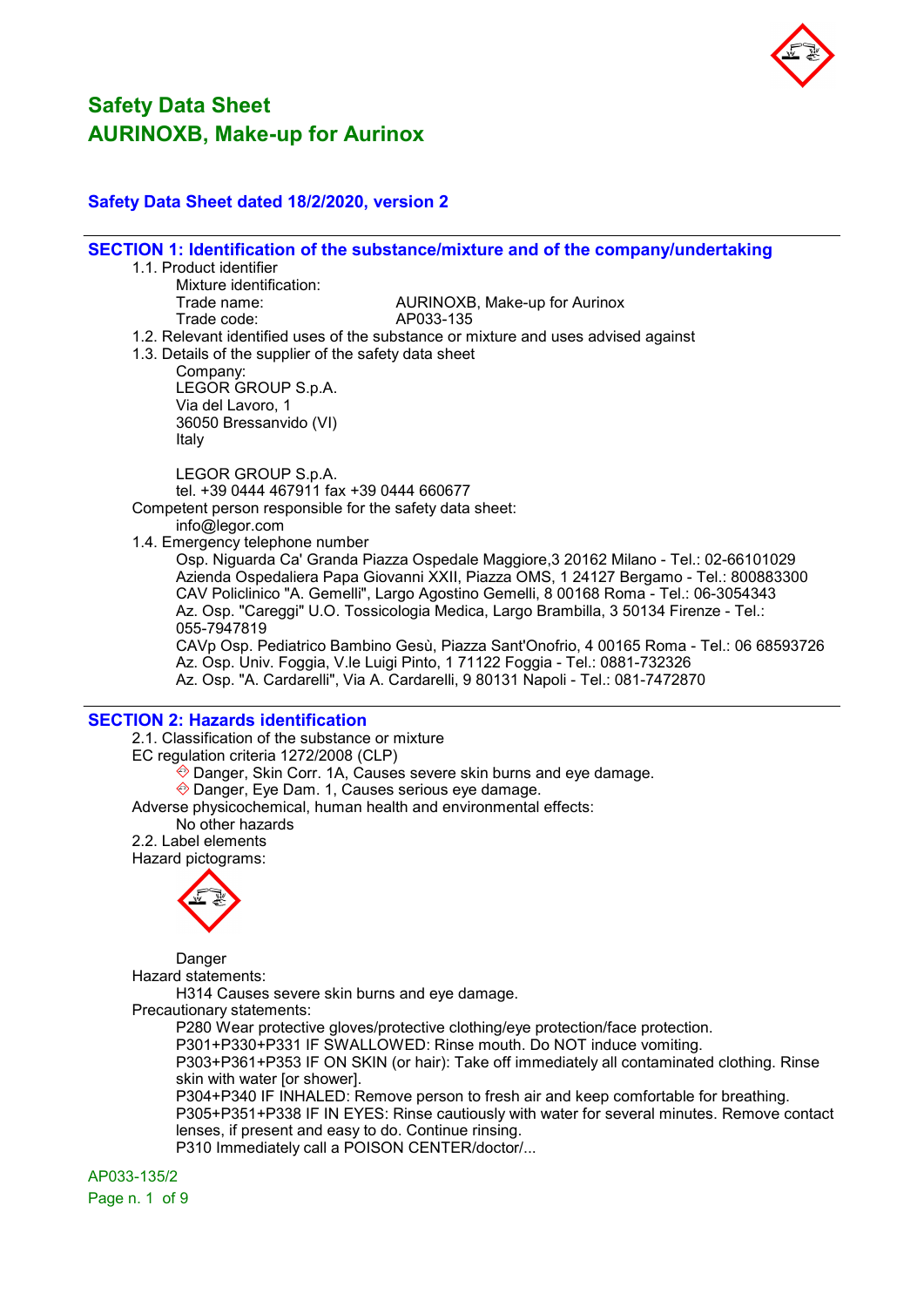P501 Dispose of contents/container in accordance with applicable regulations. Special Provisions:

None **Contains** 

sulphuric acid

Special provisions according to Annex XVII of REACH and subsequent amendments: None

2.3. Other hazards

vPvB Substances: None - PBT Substances: None Other Hazards: No other hazards

## SECTION 3: Composition/information on ingredients

- 3.1. Substances
	- N.A.
- 3.2. Mixtures

Hazardous components within the meaning of the CLP regulation and related classification:

| Qtv                | Name           | <b>Ident. Number</b>             |                        | <b>Classification</b>                  |
|--------------------|----------------|----------------------------------|------------------------|----------------------------------------|
| >= 15% -<br> < 20% | sulphuric acid | Index<br>∣number:<br>CAS:<br>EC: | 7664-93-9<br>231-639-5 | 016-020-00-8 3.2/1A Skin Corr. 1A H314 |

## SECTION 4: First aid measures

4.1. Description of first aid measures

In case of skin contact:

Immediately take off all contaminated clothing.

OBTAIN IMMEDIATE MEDICAL ATTENTION.

Remove contaminated clothing immediately and dispose off safely.

After contact with skin, wash immediately with soap and plenty of water.

In case of eyes contact:

After contact with the eyes, rinse with water with the eyelids open for a sufficient length of time, then consult an opthalmologist immediately.

Protect uninjured eye.

In case of Ingestion:

Do NOT induce vomiting.

In case of Inhalation:

Remove casualty to fresh air and keep warm and at rest.

4.2. Most important symptoms and effects, both acute and delayed

None

4.3. Indication of any immediate medical attention and special treatment needed

In case of accident or unwellness, seek medical advice immediately (show directions for use or safety data sheet if possible). Treatment:

None

## SECTION 5: Firefighting measures

- 5.1. Extinguishing media
	- Suitable extinguishing media: Water. Carbon dioxide (CO2).

AP033-135/2

Page n. 2 of 9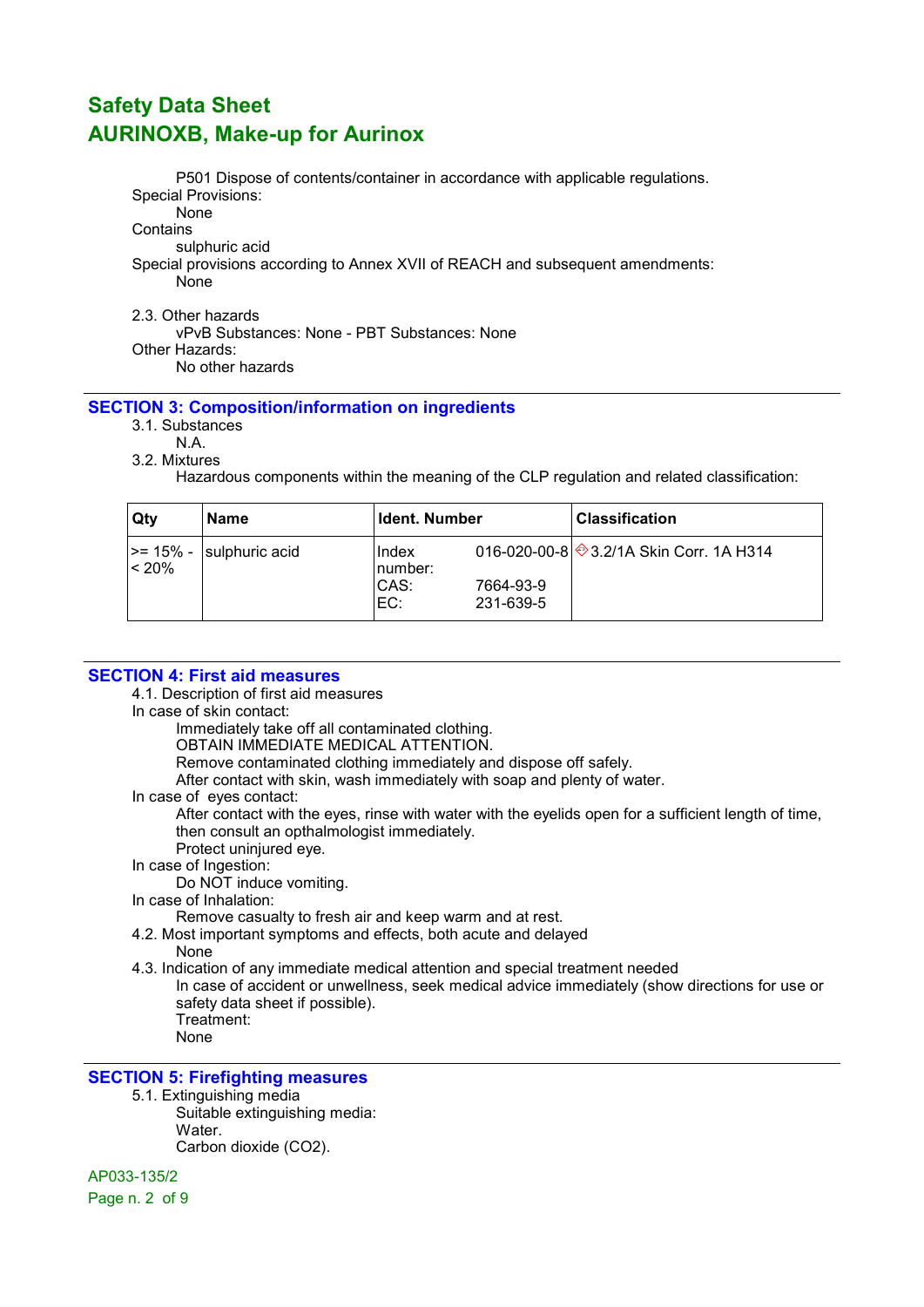Extinguishing media which must not be used for safety reasons: None in particular.

5.2. Special hazards arising from the substance or mixture Do not inhale explosion and combustion gases.

Burning produces heavy smoke.

5.3. Advice for firefighters

Use suitable breathing apparatus .

Collect contaminated fire extinguishing water separately. This must not be discharged into drains.

Move undamaged containers from immediate hazard area if it can be done safely.

## SECTION 6: Accidental release measures

6.1. Personal precautions, protective equipment and emergency procedures Wear personal protection equipment.

Remove persons to safety.

See protective measures under point 7 and 8.

6.2. Environmental precautions

Do not allow to enter into soil/subsoil. Do not allow to enter into surface water or drains. Retain contaminated washing water and dispose it.

In case of gas escape or of entry into waterways, soil or drains, inform the responsible authorities.

Suitable material for taking up: absorbing material, organic, sand

6.3. Methods and material for containment and cleaning up

Wash with plenty of water.

6.4. Reference to other sections See also section 8 and 13

## SECTION 7: Handling and storage

7.1. Precautions for safe handling

Avoid contact with skin and eyes, inhalation of vapours and mists. Don't use empty container before they have been cleaned.

Before making transfer operations, assure that there aren't any incompatible material residuals in the containers.

See also section 8 for recommended protective equipment.

Advice on general occupational hygiene:

Contamined clothing should be changed before entering eating areas.

- Do not eat or drink while working.
- 7.2. Conditions for safe storage, including any incompatibilities Keep away from food, drink and feed. Incompatible materials: None in particular. Instructions as regards storage premises: Adequately ventilated premises.
- 7.3. Specific end use(s)

None in particular

## SECTION 8: Exposure controls/personal protection

8.1. Control parameters AURINOXB, Make-up for Aurinox TLV TWA - 0,1 mg/m3 TLV STEL - 0,1 mg/m3 sulphuric acid - CAS: 7664-93-9 EU - TWA(8h): 0.05 mg/m3 - Notes: Thoracic fraction ACGIH - TWA(8h): 0.2 mg/m3 - Notes: (T), A2(M) - Pulm func DNEL Exposure Limit Values N.A.

AP033-135/2 Page n. 3 of 9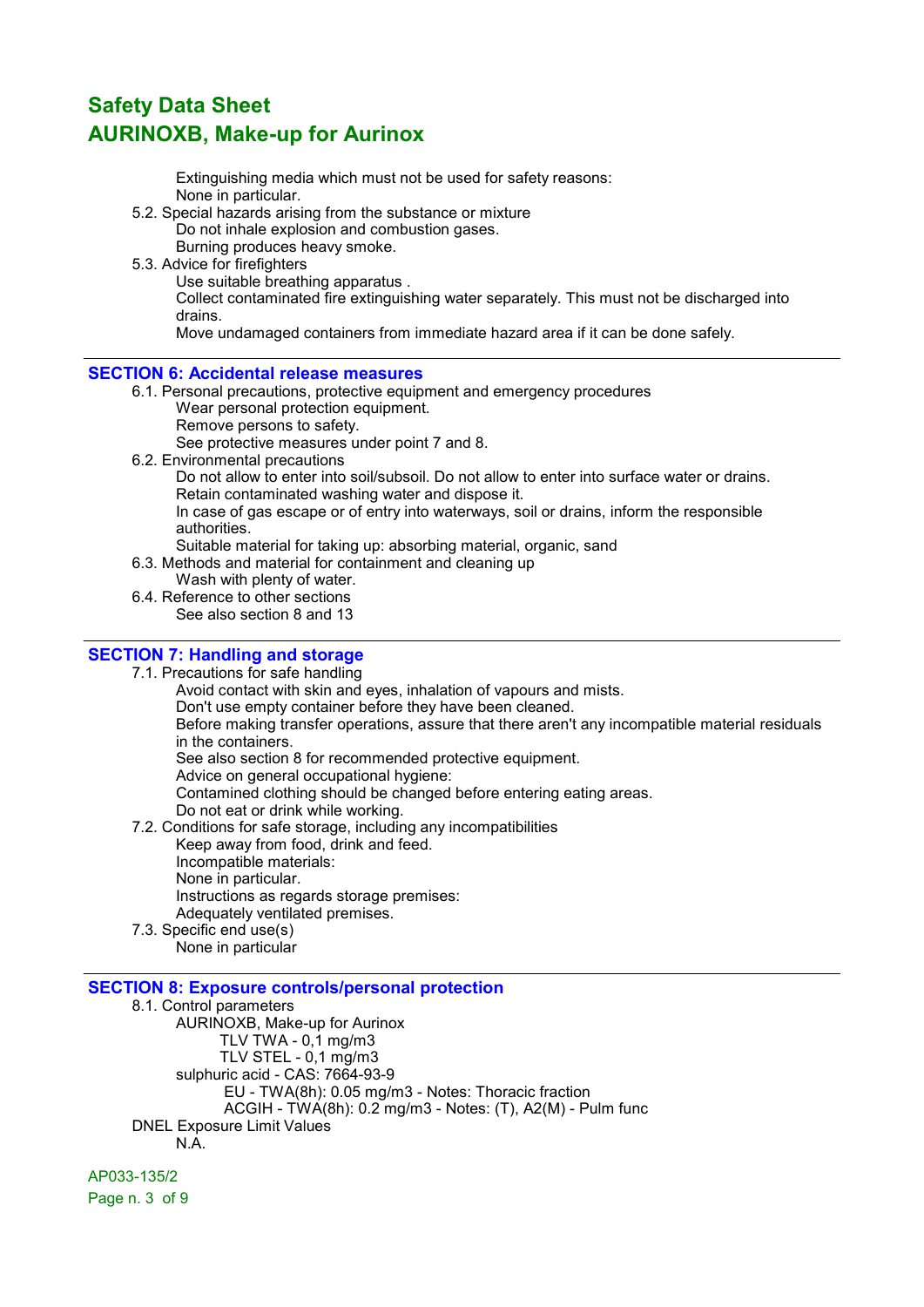PNEC Exposure Limit Values N.A. 8.2. Exposure controls Eye protection: Use close fitting safety goggles, don't use eye lens. Protection for skin: Use clothing that provides comprehensive protection to the skin, e.g. cotton, rubber, PVC or viton. Protection for hands: Use protective gloves that provides comprehensive protection, e.g. P.V.C., neoprene or rubber. Respiratory protection: Not needed for normal use. Thermal Hazards: None Environmental exposure controls: None Appropriate engineering controls: None

## SECTION 9: Physical and chemical properties

9.1. Information on basic physical and chemical properties

| <b>Properties</b>                                | Value                | Method: | Notes:         |
|--------------------------------------------------|----------------------|---------|----------------|
| Appearance and colour:                           | Colourless<br>liquid | --      | --             |
| Odour:                                           | <b>Odourless</b>     | $-$     | --             |
| Odour threshold:                                 | N.A.                 | --      | --             |
| pH:                                              | 1                    | --      | --             |
| Melting point / freezing<br>point:               | N.A.                 | --      | --             |
| Initial boiling point and<br>boiling range:      | N.A.                 | --      | --             |
| Flash point:                                     | N.A.                 | $-$     | $\overline{a}$ |
| Evaporation rate:                                | N.A.                 | --      | --             |
| Solid/gas flammability:                          | N.A.                 | --      | --             |
| Upper/lower flammability<br>or explosive limits: | N.A.                 | --      | --             |
| Vapour pressure:                                 | N.A.                 | --      | --             |
| Vapour density:                                  | N.A.                 | --      | --             |
| Relative density:                                | N.A.                 | --      | --             |
| Solubility in water:                             | Total                | --      | --             |
| Solubility in oil:                               |                      | --      | --             |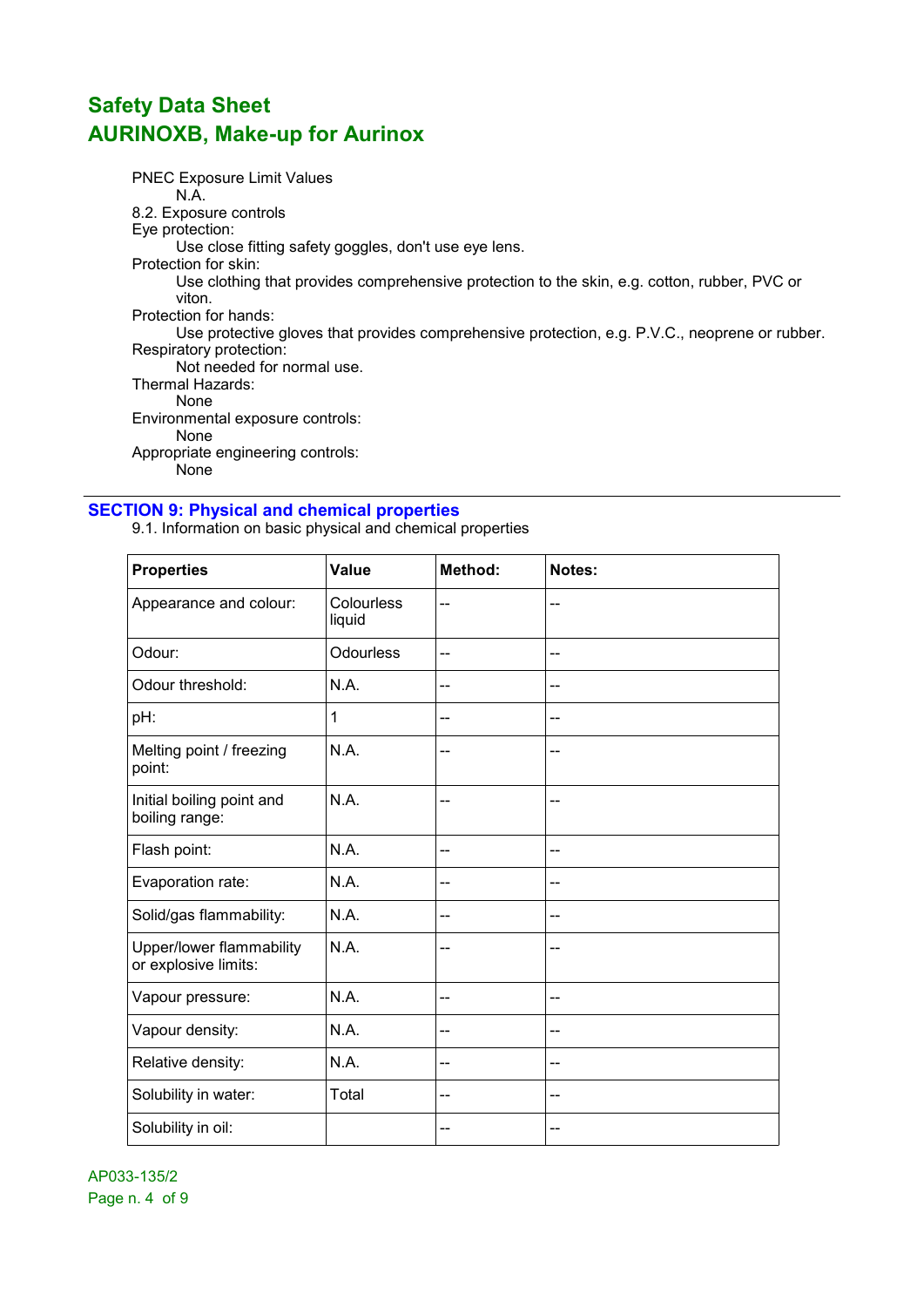| Partition coefficient (n-<br>octanol/water): | N.A. | -- | -- |
|----------------------------------------------|------|----|----|
| Auto-ignition temperature:                   | N.A. | -- | -- |
| Decomposition<br>temperature:                | N.A. | -- | -- |
| Viscosity:                                   | N.A. | -- | -- |
| Explosive properties:                        | N.A. | -- | -- |
| Oxidizing properties:                        | N.A. | -- | -- |

#### 9.2. Other information

| <b>Properties</b>                       | <b>Value</b> | Method: | Notes: |
|-----------------------------------------|--------------|---------|--------|
| Miscibility:                            | N.A.         | --      | $- -$  |
| Fat Solubility:                         | N.A.         | --      | --     |
| Conductivity:                           | N.A.         | $-$     | --     |
| VOC:                                    | --           | --      | $- -$  |
| Substance Groups<br>relevant properties | N.A.         | --      | --     |

## SECTION 10: Stability and reactivity

- 10.1. Reactivity
	- Stable under normal conditions
- 10.2. Chemical stability
	- Stable under normal conditions
- 10.3. Possibility of hazardous reactions

It may generate flammable gases on contact with dithiocarbamates, elementary metals, and nitrides.

It may generate toxic gases on contact with amides, aliphatic and aromatic amines, azo, diazo, and hydrazine compounds, carbamates, inorganic fluorides, halogenated organic substances, isocyanates, sulphides, organic nitrous compounds , organophosphat

It may catch fire on contact with alcohols and glycols, aldehydes, dithiocarbamates, esthers, ethers, aromatic and aliphatic hydrocarbons, halogenated organic substances, isocyanates, ketones, sulphides, organic nitrous compounds, phenols, and cresols.

10.4. Conditions to avoid

Stable under normal conditions.

- 10.5. Incompatible materials
	- None in particular.
- 10.6. Hazardous decomposition products None.

## SECTION 11: Toxicological information

11.1. Information on toxicological effects Toxicological information of the product: AURINOXB, Make-up for Aurinox a) acute toxicity

AP033-135/2

Page n. 5 of 9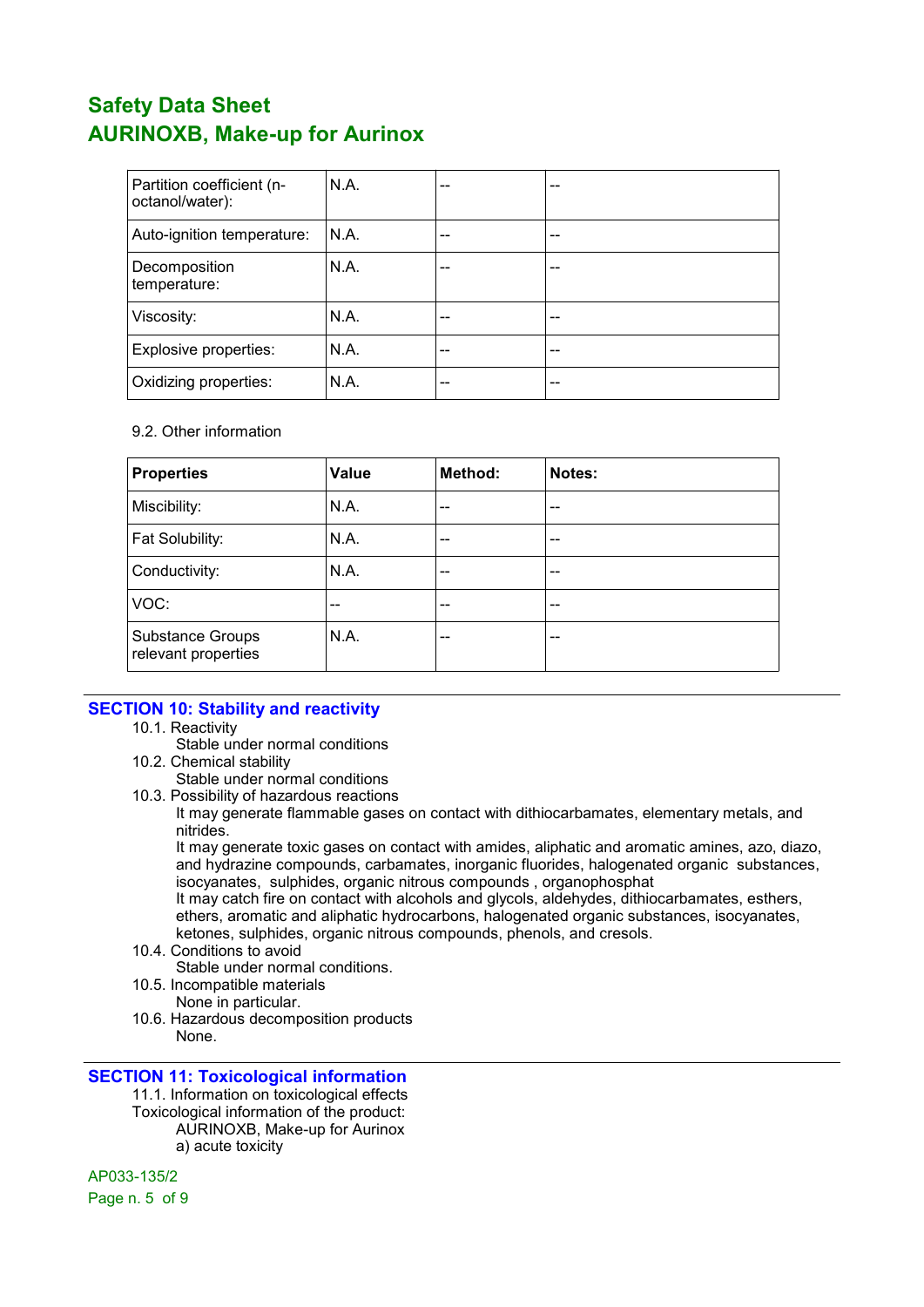Not classified Based on available data, the classification criteria are not met b) skin corrosion/irritation The product is classified: Skin Corr. 1A H314 c) serious eye damage/irritation The product is classified: Eye Dam. 1 H318 d) respiratory or skin sensitisation Not classified Based on available data, the classification criteria are not met e) germ cell mutagenicity Not classified Based on available data, the classification criteria are not met f) carcinogenicity Not classified Based on available data, the classification criteria are not met g) reproductive toxicity Not classified Based on available data, the classification criteria are not met h) STOT-single exposure Not classified Based on available data, the classification criteria are not met i) STOT-repeated exposure Not classified Based on available data, the classification criteria are not met j) aspiration hazard Not classified Based on available data, the classification criteria are not met Toxicological information of the main substances found in the product: AURINOXB, Make-up for Aurinox - LD50 (Oral) SULPHURIC ACID: > 5000 mg/kg Rat

## SECTION 12: Ecological information

#### 12.1. Toxicity

Adopt good working practices, so that the product is not released into the environment. AURINOXB, Make-up for Aurinox

Not classified for environmental hazards

- Based on available data, the classification criteria are not met
- 12.2. Persistence and degradability

None N.A.

- 12.3. Bioaccumulative potential N.A.
- 12.4. Mobility in soil N.A.
- 12.5. Results of PBT and vPvB assessment vPvB Substances: None - PBT Substances: None
- 12.6. Other adverse effects None

## SECTION 13: Disposal considerations

13.1. Waste treatment methods Recover, if possible. Send to authorised disposal plants or for incineration under controlled conditions. In so doing, comply with the local and national regulations currently in force.

## SECTION 14: Transport information

AP033-135/2 Page n. 6 of 9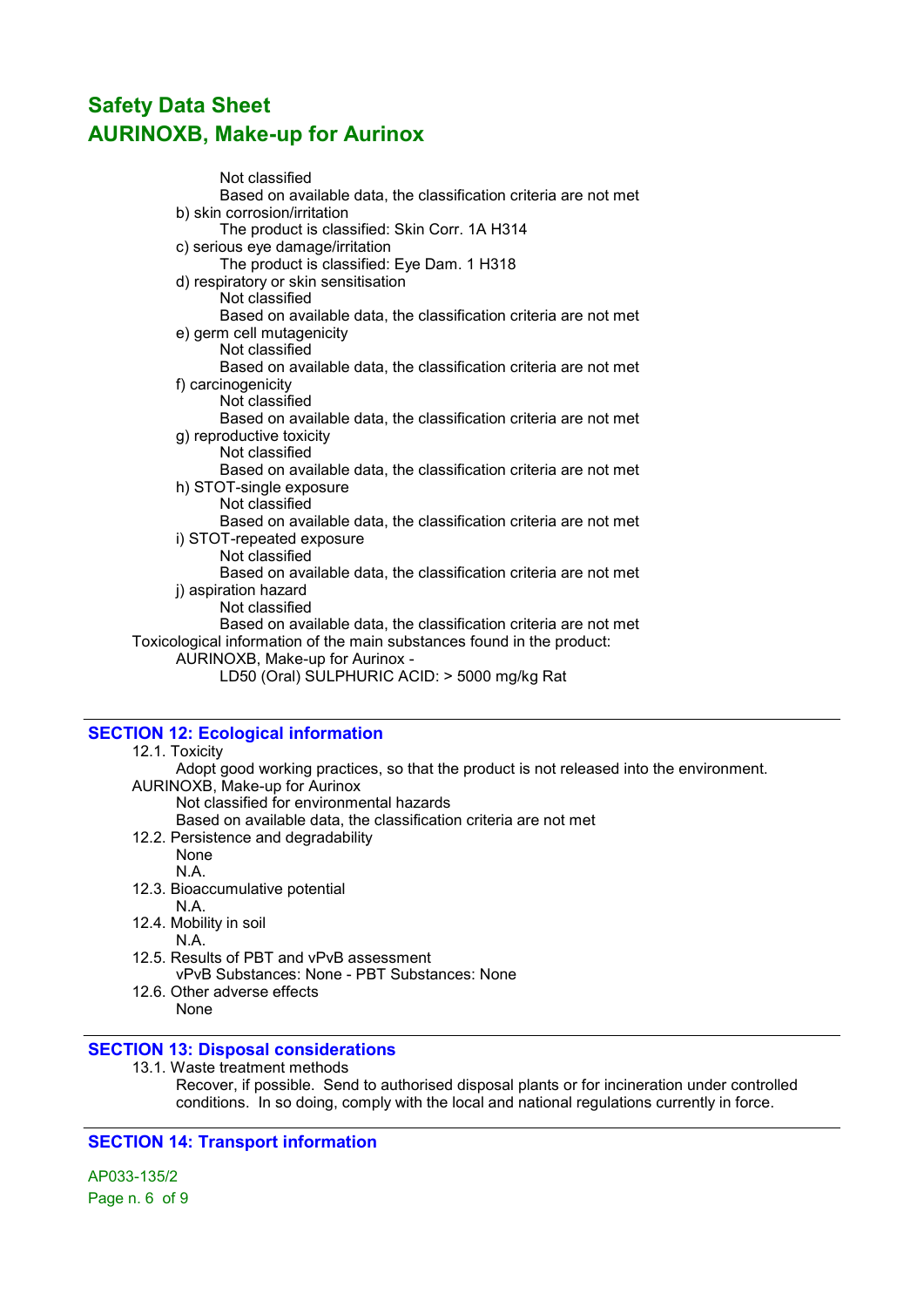

| 14.1. UN number                                                          |                                             |
|--------------------------------------------------------------------------|---------------------------------------------|
| <b>ADR-UN Number:</b>                                                    | 3264                                        |
| IATA-UN Number:                                                          | 3264                                        |
| <b>IMDG-UN Number:</b>                                                   | 3264                                        |
| 14.2. UN proper shipping name                                            |                                             |
| <b>ADR-Shipping Name:</b>                                                | CORROSIVE LIQUID, ACIDIC, INORGANIC, N.O.S. |
|                                                                          | (SULPHURIC ACID IN AQUEOUS SOLUTION)        |
| IATA-Shipping Name:                                                      | CORROSIVE LIQUID, ACIDIC, INORGANIC, N.O.S. |
|                                                                          | (SULPHURIC ACID IN AQUEOUS SOLUTION)        |
| <b>IMDG-Shipping Name:</b>                                               | CORROSIVE LIQUID, ACIDIC, INORGANIC, N.O.S. |
|                                                                          | (SULPHURIC ACID IN AQUEOUS SOLUTION)        |
| 14.3. Transport hazard class(es)                                         |                                             |
| ADR-Class:                                                               | 8                                           |
| ADR-Label:                                                               | 8                                           |
| ADR - Hazard identification number:                                      | 80                                          |
| IATA-Class:                                                              | 8                                           |
| IATA-Label:                                                              | 8                                           |
| IMDG-Class:                                                              | 8                                           |
| IMDG-Class:                                                              | 8                                           |
| 14.4. Packing group                                                      |                                             |
| ADR-Packing Group:                                                       | Ш                                           |
| IATA-Packing group:                                                      | Ш                                           |
| IMDG-Packing group:                                                      | $\mathbf{H}$                                |
| 14.5. Environmental hazards                                              |                                             |
| <b>ADR-Enviromental Pollutant:</b>                                       | No                                          |
| IMDG-Marine pollutant:                                                   | No                                          |
| 14.6. Special precautions for user                                       |                                             |
| Rail (RID):                                                              | 8                                           |
| ADR-Subsidiary hazards:                                                  |                                             |
| ADR-S.P.:                                                                | 274                                         |
| ADR-Transport category (Tunnel restriction code): 2 (E)                  |                                             |
| IATA-Passenger Aircraft:                                                 | 851                                         |
| IATA-Subsidiary hazards:                                                 |                                             |
| IATA-Cargo Aircraft:                                                     | 855                                         |
| IATA-S.P.:                                                               | A3 A803                                     |
| IATA-ERG:                                                                | 8L                                          |
| IMDG-EmS:                                                                | F-A, S-B                                    |
|                                                                          |                                             |
| IMDG-Subsidiary hazards:                                                 |                                             |
| IMDG-Stowage and handling:                                               | Category B SW2                              |
| IMDG-Segregation:                                                        |                                             |
| 14.7. Transport in bulk according to Annex II of Marpol and the IBC Code |                                             |
| N.A.                                                                     |                                             |

## SECTION 15: Regulatory information

15.1. Safety, health and environmental regulations/legislation specific for the substance or mixture Dir. 98/24/EC (Risks related to chemical agents at work) Dir. 2000/39/EC (Occupational exposure limit values) Regulation (EC) n. 1907/2006 (REACH) Regulation (EC) n. 1272/2008 (CLP) Regulation (EC) n. 790/2009 (ATP 1 CLP) and (EU) n. 758/2013 Regulation (EU) 2015/830

AP033-135/2 Page n. 7 of 9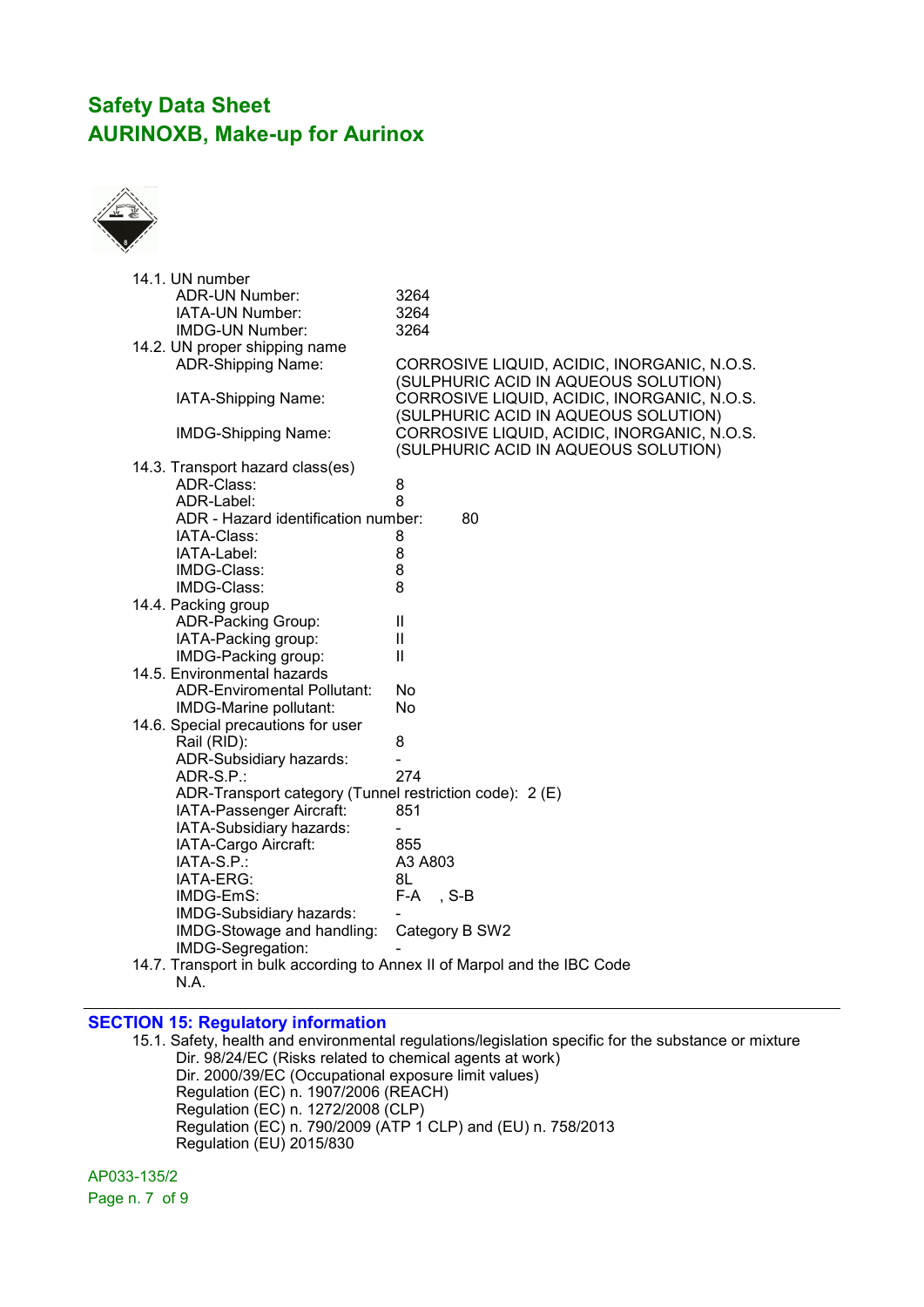Regulation (EU) n. 286/2011 (ATP 2 CLP) Regulation (EU) n. 618/2012 (ATP 3 CLP) Regulation (EU) n. 487/2013 (ATP 4 CLP) Regulation (EU) n. 944/2013 (ATP 5 CLP) Regulation (EU) n. 605/2014 (ATP 6 CLP) Regulation (EU) n. 2015/1221 (ATP 7 CLP) Regulation (EU) n. 2016/918 (ATP 8 CLP) Regulation (EU) n. 2016/1179 (ATP 9 CLP) Regulation (EU) n. 2017/776 (ATP 10 CLP) Restrictions related to the product or the substances contained according to Annex XVII Regulation (EC) 1907/2006 (REACH) and subsequent modifications: None Where applicable, refer to the following regulatory provisions : Directive 2012/18/EU (Seveso III) Regulation (EC) nr 648/2004 (detergents). Dir. 2004/42/EC (VOC directive) Provisions related to directive EU 2012/18 (Seveso III): Seveso III category according to Annex 1, part 1

None

15.2. Chemical safety assessment No Chemical Safety Assessment has been carried out for the mixture.

## SECTION 16: Other information

Text of phrases referred to under heading 3: H314 Causes severe skin burns and eye damage.

| <b>Hazard class and</b><br>hazard category | Code   | <b>Description</b>             |
|--------------------------------------------|--------|--------------------------------|
| Skin Corr. 1A                              | 3.2/1A | Skin corrosion, Category 1A    |
| Eye Dam. 1                                 | 3.3/1  | Serious eye damage, Category 1 |

Classification and procedure used to derive the classification for mixtures according to Regulation (EC) 1272/2008 [CLP]:

| Classification according to Regulation (EC) Nr.<br>1272/2008 | <b>Classification procedure</b> |
|--------------------------------------------------------------|---------------------------------|
| Skin Corr. 1A, H314                                          | On basis of test data (pH)      |
| Eye Dam. 1, H318                                             | On basis of test data (pH)      |

This document was prepared by a competent person who has received appropriate training. Main bibliographic sources:

ECDIN - Environmental Chemicals Data and Information Network - Joint Research Centre, Commission of the European Communities

SAX's DANGEROUS PROPERTIES OF INDUSTRIAL MATERIALS - Eight Edition - Van Nostrand Reinold

The information contained herein is based on our state of knowledge at the above-specified date. It refers solely to the product indicated and constitutes no guarantee of particular quality.

It is the duty of the user to ensure that this information is appropriate and complete with respect to the specific use intended.

AP033-135/2

Page n. 8 of 9